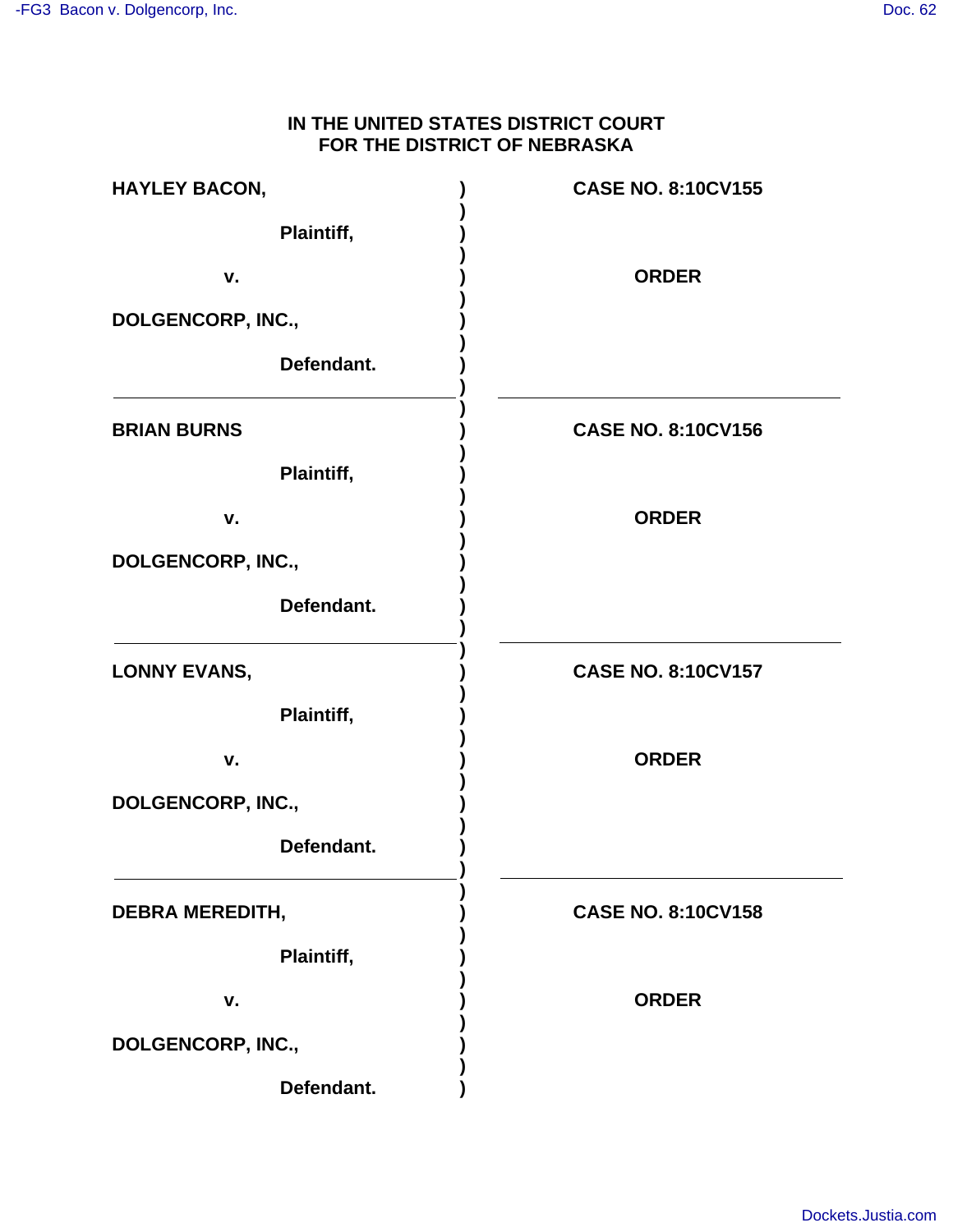| THERESA CARLIN,           | <b>CASE NO. 8:10CV159</b> |
|---------------------------|---------------------------|
| Plaintiff,                |                           |
| v.                        | <b>ORDER</b>              |
| DOLGENCORP, INC.,         |                           |
| Defendant.                |                           |
| <b>NANCY NEWTON,</b>      | <b>CASE NO. 8:10CV160</b> |
| Plaintiff,                |                           |
| v.                        | <b>ORDER</b>              |
| DOLGENCORP, INC.,         |                           |
| Defendant.                |                           |
| <b>DONALD ROBINSON,</b>   | <b>CASE NO. 8:10CV161</b> |
| Plaintiff,                |                           |
| v.                        | <b>ORDER</b>              |
| DOLGENCORP, INC.,         |                           |
| Defendant.                |                           |
| <b>LACHELLE ROBINSON,</b> | <b>CASE NO. 8:10CV162</b> |
| Plaintiff,                |                           |
| v.                        | <b>ORDER</b>              |
| DOLGENCORP, INC.,         |                           |
| Defendant.                |                           |
|                           |                           |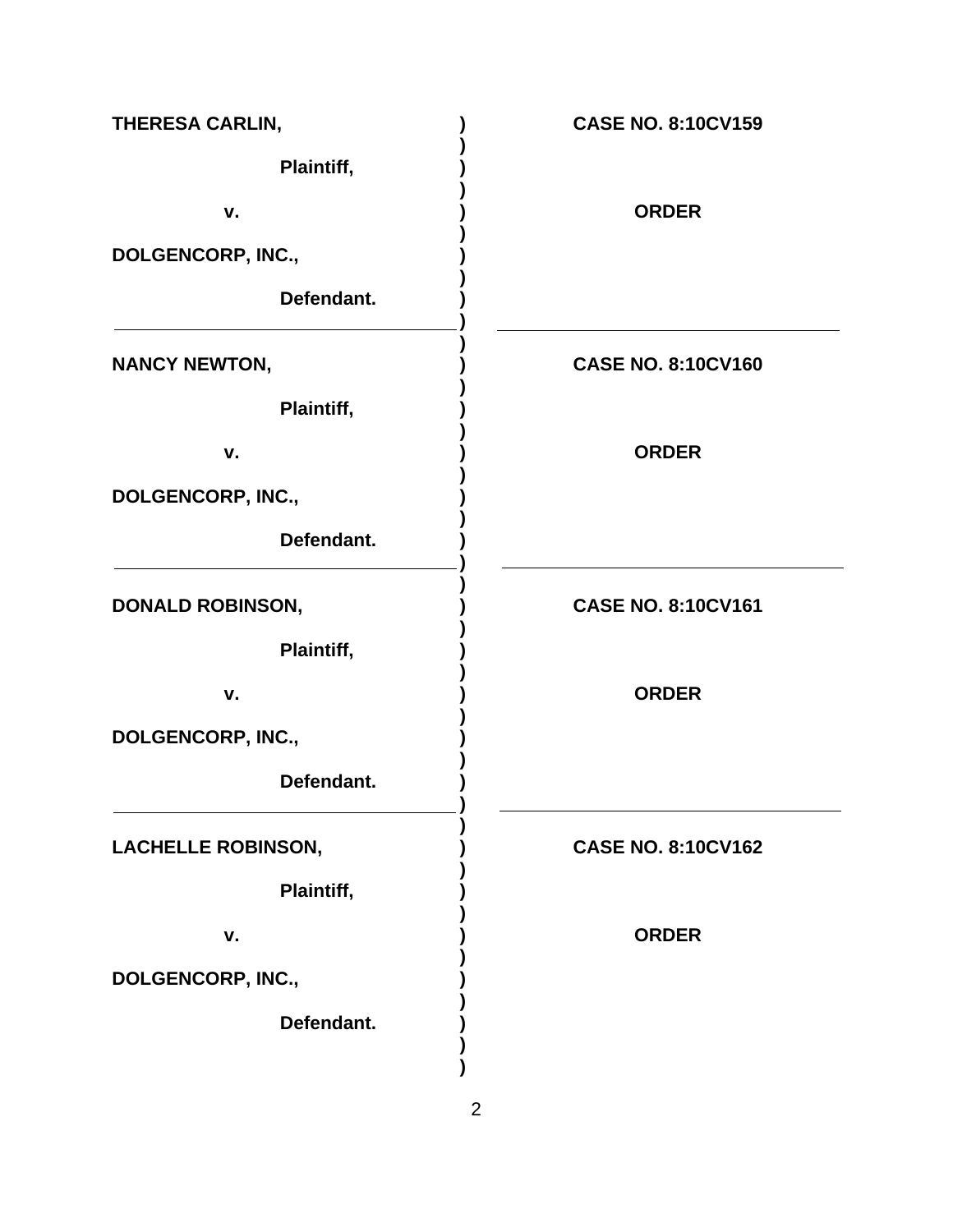| <b>ANN RUMBAUGH,</b> | <b>CASE NO. 8:10CV163</b> |
|----------------------|---------------------------|
| Plaintiff,           |                           |
| ۷.                   | <b>ORDER</b>              |
| DOLGENCORP, INC.,    |                           |
| Defendant.           |                           |

This matter is before the Court on the Joint Motion for Order Approving Individual Settlements (Case No. 8:10CV155, Filing No. 60), filed by Defendant Dolgencorp, Inc. The Motion asks the Court to approve the settlement agreements entered into between Plaintiffs Hayley Bacon (Case No. 8:10CV155), Brian Burns (Case No. 8:10CV156), Lonny Evans (Case No. 8:10CV157), Debra Meredith (Case No. 8:10CV158), Theresa Carlin (Case No. 8:10CV159), Nancy Newton (Case No. 8:10CV160), Donald Robinson (Case No. 8:10CV161), Lachelle Robinson (Case No. 8:10CV162), and Ann Rumbaugh (Case No. 8:10CV163) ("Plaintiffs") and Defendant Dolgencorp, Inc. (collectively referred to herein as "Parties"). These individual settlement agreements relate to the Plaintiffs' rights to damages under the Fair Labor Standards Act ("FLSA"), 29 U.S.C. § 201 et seq.

The Parties note in their Joint Motion that the Eighth Circuit has recognized that a court must approve an agreement that settles a claim under the FLSA. See Copeland v. ABB, Inc., 521 F.3d 1010, 1014 (8th Cir. 2008) (citing Lynn's Food Stores, Inc. v. United States, 679 F.2d 1350, 1353 (11th Cir. 1982)); Lynn's Food Stores, 679 F.2d at 1353 ("If a settlement in an employee FLSA suit does reflect a reasonable compromise over issues, such as FLSA coverage or computation of back wages, that are actually in dispute; we allow the district court to approve the settlement"). "When employees bring a private action